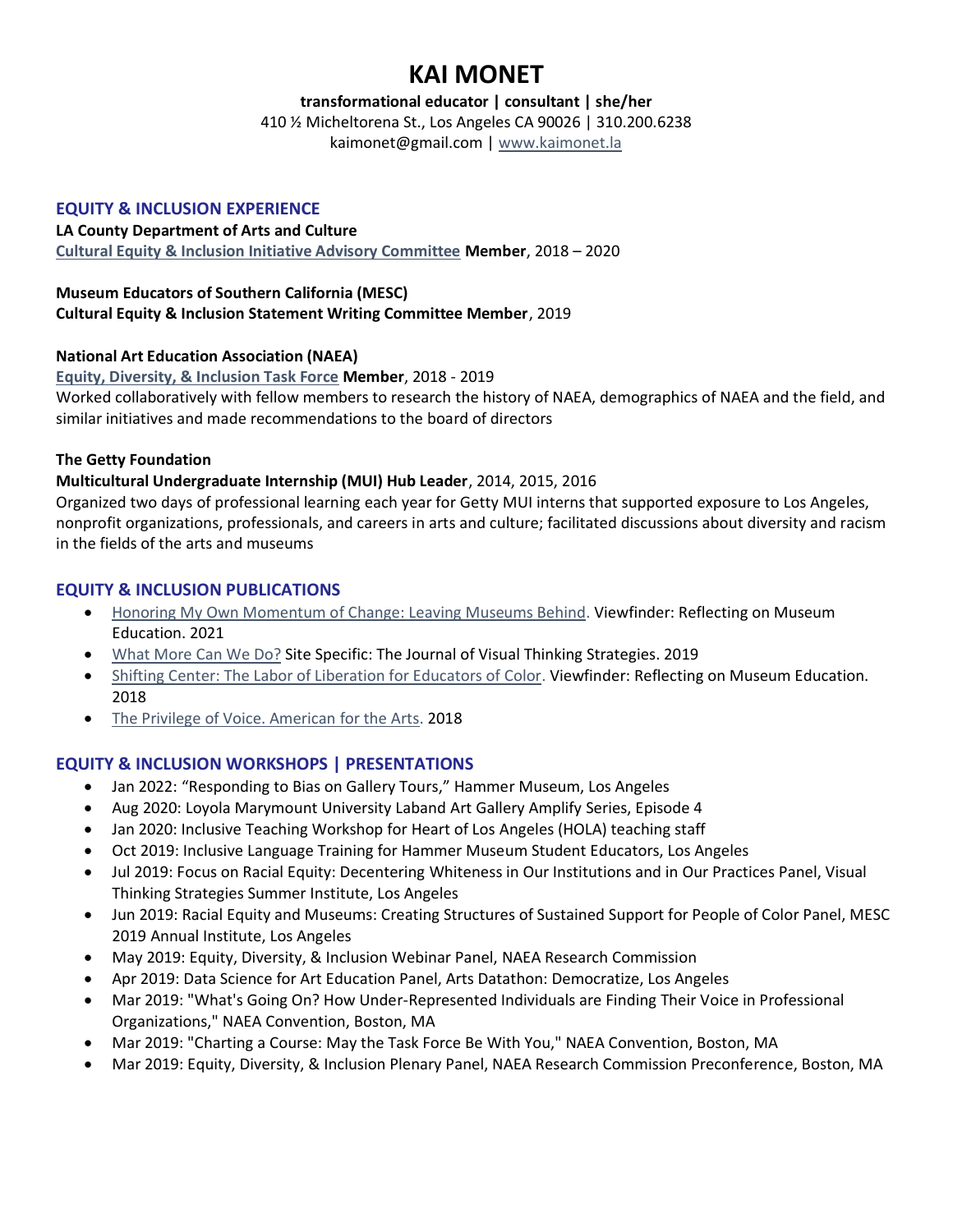## **EDUCATION EXPERIENCE**

#### **LA Metro**

#### **Education Curriculum Consultant**, 2020 – Present

Conceptualize and design downloadable curriculum guides for high school teachers to connect students with artworks and exhibitions at LA Metro stations

#### **[Visual Thinking Strategies \(VTS\)](https://vtshome.org/)**

#### **Trainer & Coach**, 2019 - Present

Facilitate constructivist and reflective workshops with trainees and classroom teachers through in-school and international virtual trainings; VTS is a teaching method that cultivates critical thinking, communication skills, and visual literacy through facilitated discussions of visual images and works of art

#### **The New York Times**

#### **[The Learning Network](https://www.nytimes.com/section/learning) Moderator**, 2019 - Present

Facilitate online discussions for the "What is going on in this picture?" digital program

## **Museum of Contemporary Art (MOCA), Los Angeles, Education Department**

**Guest VTS Coach (workshops and classroom visits),** 2021

## **Senior Education Manager, Teen & School Programs**, 2019

- Co-managed [MOCA Teen Program,](https://www.moca.org/education/teens) a year-long intensive internship program for a diverse group of 18 teens; created responsive curriculum that promoted collaboration and empowerment and supported personal growth through learning about and working at the museum, discussing, researching and creating art, and planning and executing annual Teen Night event for nearly 1,000 teens; managed growing budget of 120k+
- Educator and manager for teacher and school program, [Contemporary Art Start \(CAS\);](https://www.moca.org/education/teachers) trained and coached classroom teachers to use VTS; designed and coordinated teacher professional development workshops; designed and implemented evolving and ongoing program evaluation; managed program elements and staffing; recruited and managed seasonal volunteers; executed complex culminating event Student Art Connection biyearly; collaboratively planned and facilitated drop-in art making workshop [Sunday Studio;](https://www.moca.org/education/all-ages) provided VTS gallery tours; worked closely with team dedicated to a reflective and constructivist teaching practice

• Developed program logic models; engaged in equity and inclusion efforts inside and outside of MOCA

## **Education Manager, Teen & School Programs**, 2018 - 2019 **Education Program Coordinator**, 2013 - 2018

**Contemporary Art Start (CAS) Educator**, 2011 - 2013

#### **Dot Red**

#### **Education Consultant,** 2017

Designed school partnership tour program; developed strategic plan to fund and build program over two years that included research and assessment

#### **Los Angeles County Museum of Art (LACMA), Education Department**

**Ancient World Mobile Gallery Teacher, Boone Children's Gallery Facilitator, Charles White Gallery Educator**, 2009 - 2017

Led gallery discussions about symbols of virtue in ancient cultures in 6th grade classroom curriculum; engaged visitors in meaningful museum experience through art making and story time; facilitated gallery discussions and art making activities at offsite gallery

#### **Skirball Cultural Center, Education Department, Los Angeles**

#### *Noah's Ark* **Gallery Educator**, 2009 – 2014

Facilitated visitor experiences through art making, puppeteering, musical jam sessions and storytelling; facilitated the drop-in art studio

#### **VTS Graduate Student Consultant**, 2013

Researched the implementation of the Common Core State Standards (CCSS) in California; created an English Language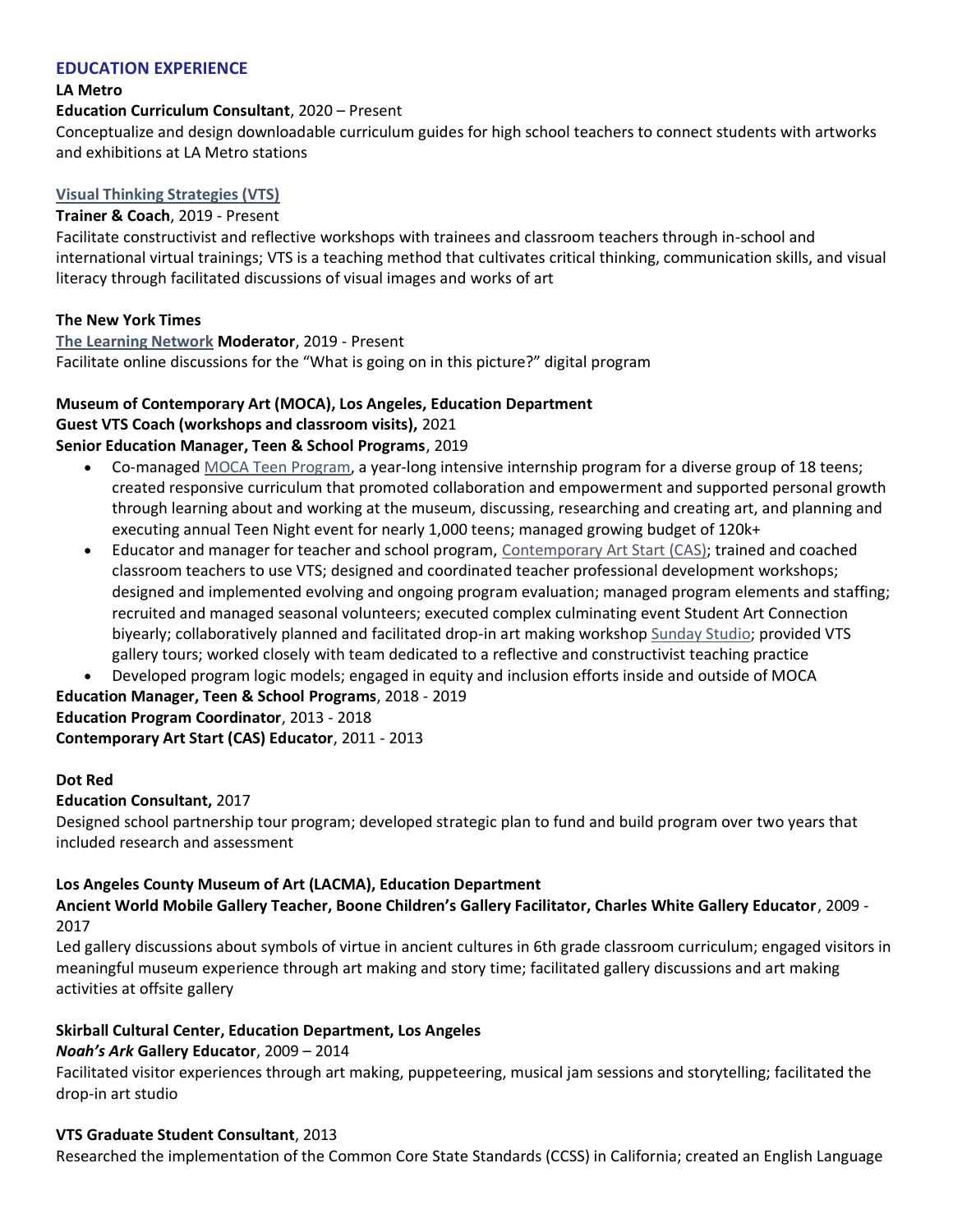#### Arts CCSS primer packet for VTS staff

## **Loyola Marymount University (LMU), Los Angeles**

#### **Teaching Assistant**, Fall 2013

ART 250: Visual Arts for the Elementary Teacher; guided undergraduate students in designing and implementing visual arts curriculum in a classroom

## **Paul Getty Museum, Education Department, Los Angeles**

#### **Family Art Lab Sub-Contractor**, Summer 2012

Led intergenerational gallery discussions and facilitated post-gallery art making activity

## **Vincent Price Art Museum, Los Angeles**

**[re:present L.A.](https://representla.wordpress.com/)**, 2012 Co-curated juried exhibition at the Vincent Price Art Museum; developed interactive gallery materials; coordinated school and family programming

## **Los Angeles Contemporary Exhibitions (LACE)**

**Volunteer Education Coordinator**, 2010 - 2012

Prepared original exhibition tours; coordinated school visits with resident artist; researched potential funding and partnerships to increase education programming

#### **Japanese American National Museum, Education Department, Los Angeles**

**Gallery Facilitator**, 2010

Facilitated art activities for visitors to enable thought and interaction with exhibition

## **Dolores Mission School, Los Angeles**

## **Part-time Art Teacher**, 2009 - 2010

Taught 1st – 7th grade art curriculum aligned with the California VAPA standards; organized seven museum field trips; managed undergraduate intern

## **EDUCATION PUBLICATIONS**

- [A Reflection: Art and Science in a Museum Gallery.](https://scholarship.claremont.edu/steam/vol1/iss1/30/) *The Steam Journal*. Volume 1 Issue 1. 2013.
- [Community Engagement Through Curatorial Practice: A Case Study of Torrance Art Museum's Curatorial Process](https://workstory.s3.amazonaws.com/assets/1000860/Flores_Session2BPresneill_original.pdf)  [and Programming](https://workstory.s3.amazonaws.com/assets/1000860/Flores_Session2BPresneill_original.pdf)**.** *CAM e-News***. 2012.**
- [Can Mobile Technology Fulfill Your Museum's Mission? Case Study of the Children's Creativity Museum.](https://workstory.s3.amazonaws.com/assets/1000861/Flores_Session7CHerndon_original.pdf) *CAM e-News***. 2012.**
- [Engaging Today's Audience Through Engaging Docents: Case Study of Orange County Museum of Art's Docent](https://workstory.s3.amazonaws.com/assets/1000862/EmnaceFlores_OCMAFINAL_original.pdf)  [Program.](https://workstory.s3.amazonaws.com/assets/1000862/EmnaceFlores_OCMAFINAL_original.pdf) *CAM e-News***. 2012.**

## **EDUCATION WORKSHOPS | PRESENTATIONS**

- Feb 2022: "Art Education on the Ground Today: Challenges and Solutions," Virtual Alumni Forum, Claremont Graduate University,
- Jul 2021: "VTS and Social Emotional Learning (SEL)," VTS Online Summer Series
- Jul 2019: "MOCA Education: VTS as Team Reflective Practice," VTS Summer Institute, Los Angeles
- Mar 2018: "Leading from All Levels," Leadership Marathon, NAEA Convention, Seattle, WA
- Mar 2018: Gallery Teaching Demonstration, NAEA Museum Education Preconference, Seattle, WA
- Mar 2017: Gallery Teaching Reflection, NAEA Museum Education Preconference, New York
- May 2016: "Room to Rise Share Out," Room to Rise Share Out & Practitioners' Lunch, Los Angeles
- Mar 2016: "Authentic Presence in Art's Presence: Gallery Teaching as Mindfulness Practice," NAEA Convention, Chicago, IL
- Oct 2015: "Emerging Alumni Panel," Kaleidoscope Speaker Series, LMU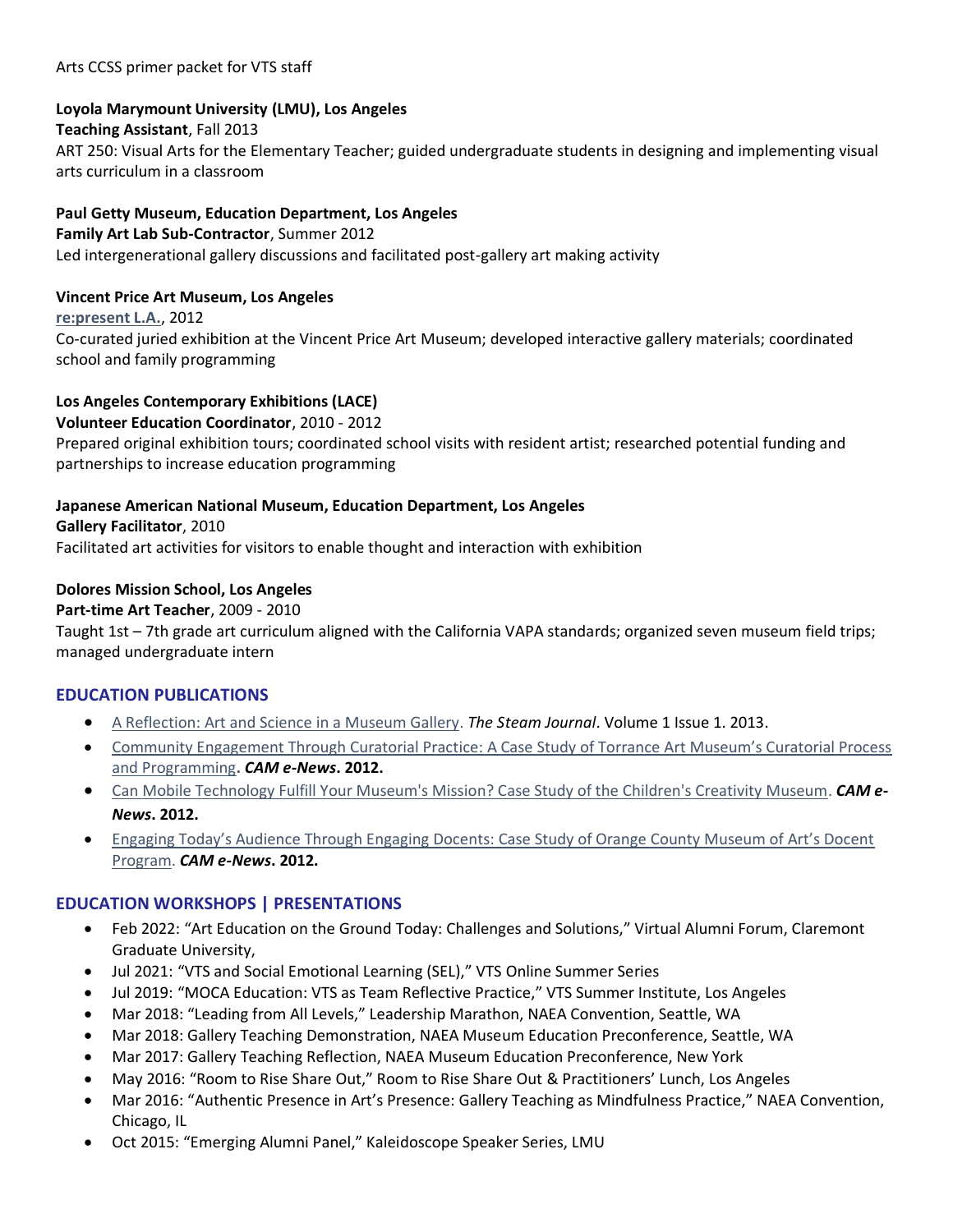- Sep 2015: "Pecha Kucha: Components of Student Internship Programs that Create Lasting Impact," MOCA's Think, Sync, Drink: The Expanded Classroom, Los Angeles
- Jun 2015: "Past, Present, and Future of MESC," MESC Annual Institute, Pasadena, CA
- Mar 2015: "Investigating Long-Term Impacts for Teen Arts Programs," NAEA, New Orleans, LA
- Feb 2015: "Digging In: Measuring the Deep Impact of Teen Programs," California Association of Museums 2015 Conference, San Diego, CA
- Oct 2014: [Pecha Kucha,](https://vimeo.com/111157909) ArtsforLA LA Convergence, Los Angeles
- Jul 2014: LACMA Art + Film Visiting Scholar, Los Angeles
- Jun 2014: "Gallery Teaching as a Meditation Practice," MESC Annual Institute, Claremont, CA
- Feb 2014: VTS Demonstration for USC Pacific Asia Museum Docent Council, Pasadena, CA
- Jan 2014: LACMA Art + Film Visiting Scholar, Los Angeles
- Dec 2013: LACMA Evenings for Educators Visiting Scholar, Los Angeles
- Nov 2013: VTS Training for A Noise Within staff, Pasadena, CA
- Sep 2013: Andell Family Sunday Toddler Tarp, LACMA
- Jun 2013: Teen Arts Academy, Norton Simon Museum, Los Angeles
- May 2013: Young Artists' Workshop, Norton Simon Museum, Los Angeles
- Sep 2012: Andell Family Sunday Toddler Tarp, LACMA

## **LEADERSHIP EXPEREINCE**

## **[Museum Educators of Southern California \(MESC\)](https://www.mesconline.org/)**, Board **of Directors**

**Past President, Board Member-at-Large**, 2017 – 2019; Successfully transitioned off the board with full confidence in the board's drive to nurture a thriving organization and community of museum educators

**President**, 2015 – 2017; Initiated and managed a member-driven organizational transformation that culminated in a new mission, vision, and board structure; recruited committed members for a steering committee; managed the process of securing the first two grants ever awarded to the organization; implemented crowd sourced pilot programming model; increased membership and engagement during organizational transition

**Vice President**, 2013 – 2015; Co-planned and facilitated board meetings with president; motivated regional chairs through quarterly meetings; hired graduate student consultant to research fundraising strategies; prioritized hiring consultant for preliminary strategic planning in the form of focus groups; analyzed focus group transcripts and articulated findings to membership through presentation and written report; served on California Association of Museum's Collaborative Networks Steering Committee

**Public Relations Co-Chair**, 2011 – 2013; Managed contact lists and social media; composed and sent membership emails

## **Teen Programmers Network**

## **Co-Founder**, 2017 – 2019

Established an informal network of youth development professionals dedicated to serving teens in Los Angeles; implemented processes to share resources between programs; organized and facilitated quarterly meetings that utilize successful teen program strategies to build community and shared knowledge

## **[Room to Rise: The Lasting Impact of Intensive Teen Programs in Art Museums](https://whitney.org/education/teens/roomtorise)**

#### **Researcher-Practitioner,** 2012 - 2016

Three-year IMLS-funded, collaborative researcher-practitioner study of long-term impacts of teen programs at the MOCA, The Whitney Museum of American Art, Walker Art Center, and Contemporary Art Museum Houston; trained in research methods and conducted analysis of data and findings; organized regional share out event that seeded the Teen Programmers Network; presented findings locally and nationally to support educators in designing and advocating for effective teen programs

## **[A Blueprint for Creative Schools Task Force](https://www.cde.ca.gov/eo/in/documents/bfcsreport.pdf)**

## **Arts Education Task Force Member**, 2012 - 2013

Appointed by California State Superintendent of Public Instruction to serve on the California Arts Council and State Superintendent Joint Task Force; collaboratively wrote blueprint for art education in California public schools with stakeholders across the state